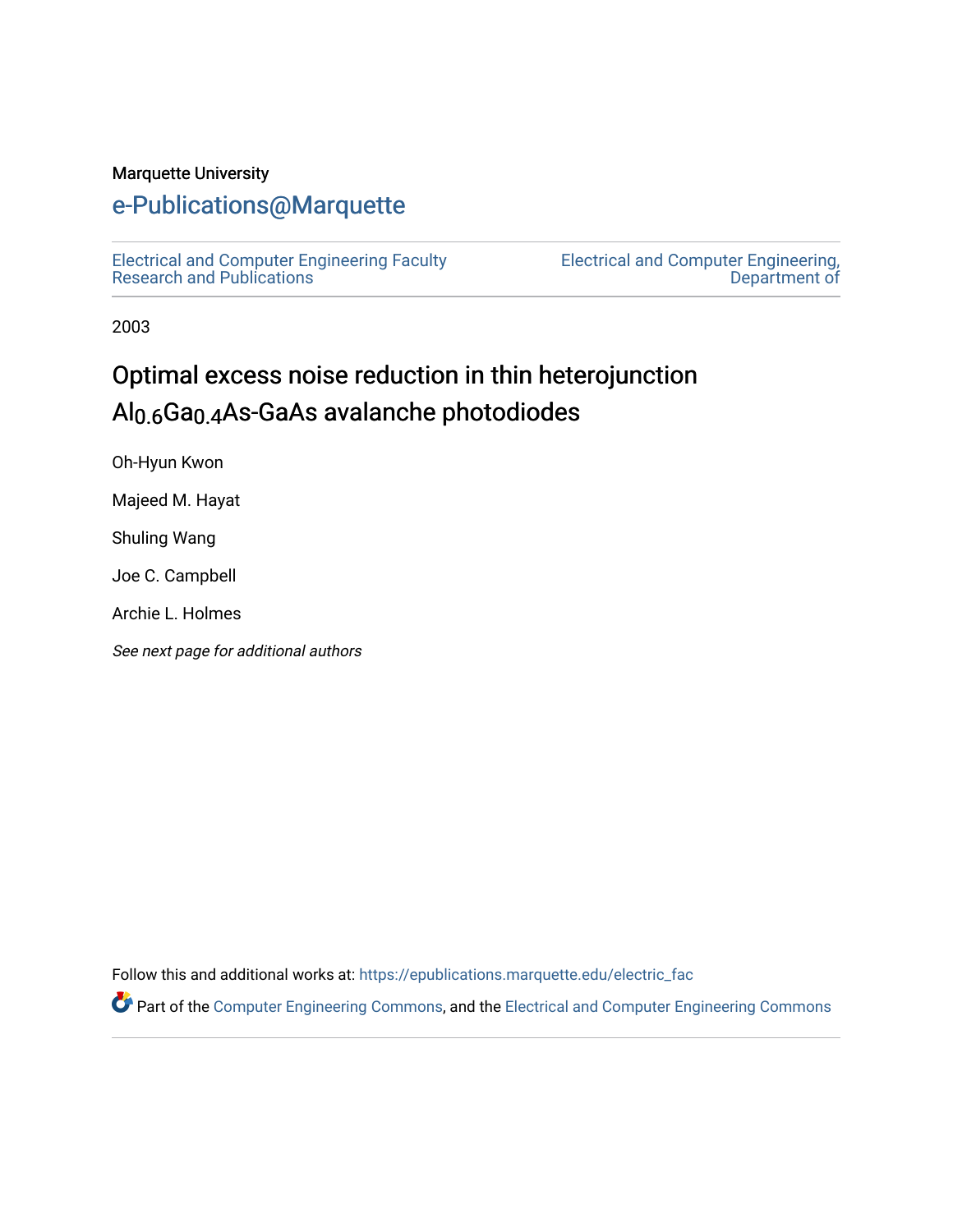#### Authors

Oh-Hyun Kwon, Majeed M. Hayat, Shuling Wang, Joe C. Campbell, Archie L. Holmes, Yi Pan, Bahaa E.A. Saleh, and Malvin Carl Teich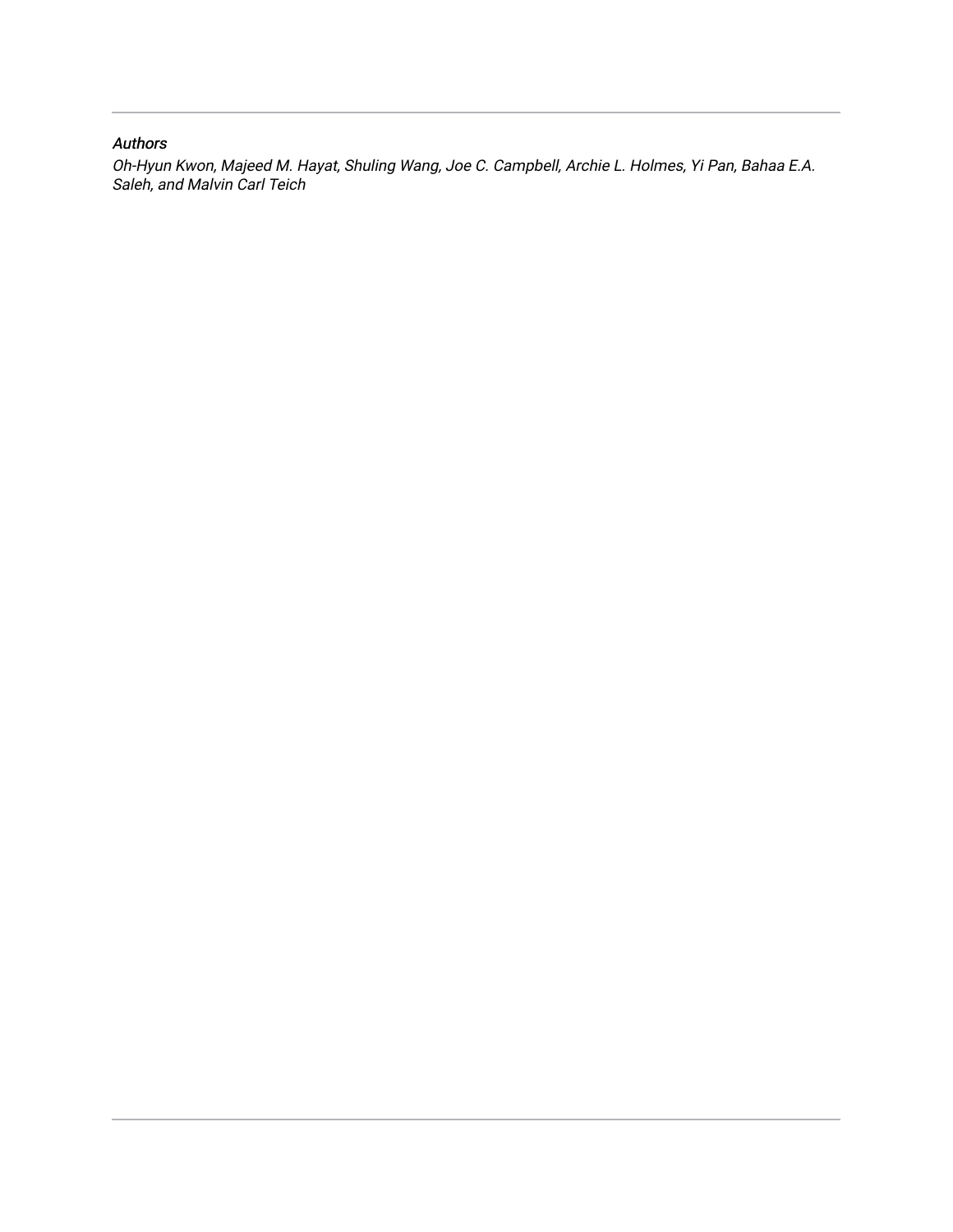**Marquette University**

# **e-Publications@Marquette**

## *Electrical and Computer Engineering Faculty Research and Publications/College of Engineering*

*This paper is NOT THE PUBLISHED VERSION;* **but the author's final, peer-reviewed manuscript.** The published version may be accessed by following the link in the citation below.

*IEEE Journal of Quantum Electronics*, Vol. 39, No. 10 (2003): 1287-1296. [DOI.](https://dx.doi.org/10.1109/JQE.2003.817671) This article is © Institute of Electrical and Electronic Engineers (IEEE) and permission has been granted for this version to appear in [e-Publications@Marquette.](http://epublications.marquette.edu/) Institute of Electrical and Electronic Engineers (IEEE) does not grant permission for this article to be further copied/distributed or hosted elsewhere without the express permission from Institute of Electrical and Electronic Engineers (IEEE).

# Optimal excess noise reduction in thin heterojunction  $Al<sub>0.6</sub>Ga<sub>0.4</sub>As-GaAs avalanche$ photodiodes

Oh-Hyun Kwon Department of Electrical and Computer Engineering, The University of New Mexico, Albuquerque, NM Majeed M. Hayat Department of Electrical and Computer Engineering, The University of New Mexico, Albuquerque, NM Shuling Wang Department of Electrical and Computer Engineering, The University of Texas at Austin, Austin, TX Joe C. Campbell Department of Electrical and Computer Engineering, The University of Texas at Austin, Austin, TX Archie Holmes, Jr. Department of Electrical and Computer Engineering, The University of Texas at Austin, Austin, TX Yi Pan Department of Computer Science, Georgia State University, Atlanta, GA,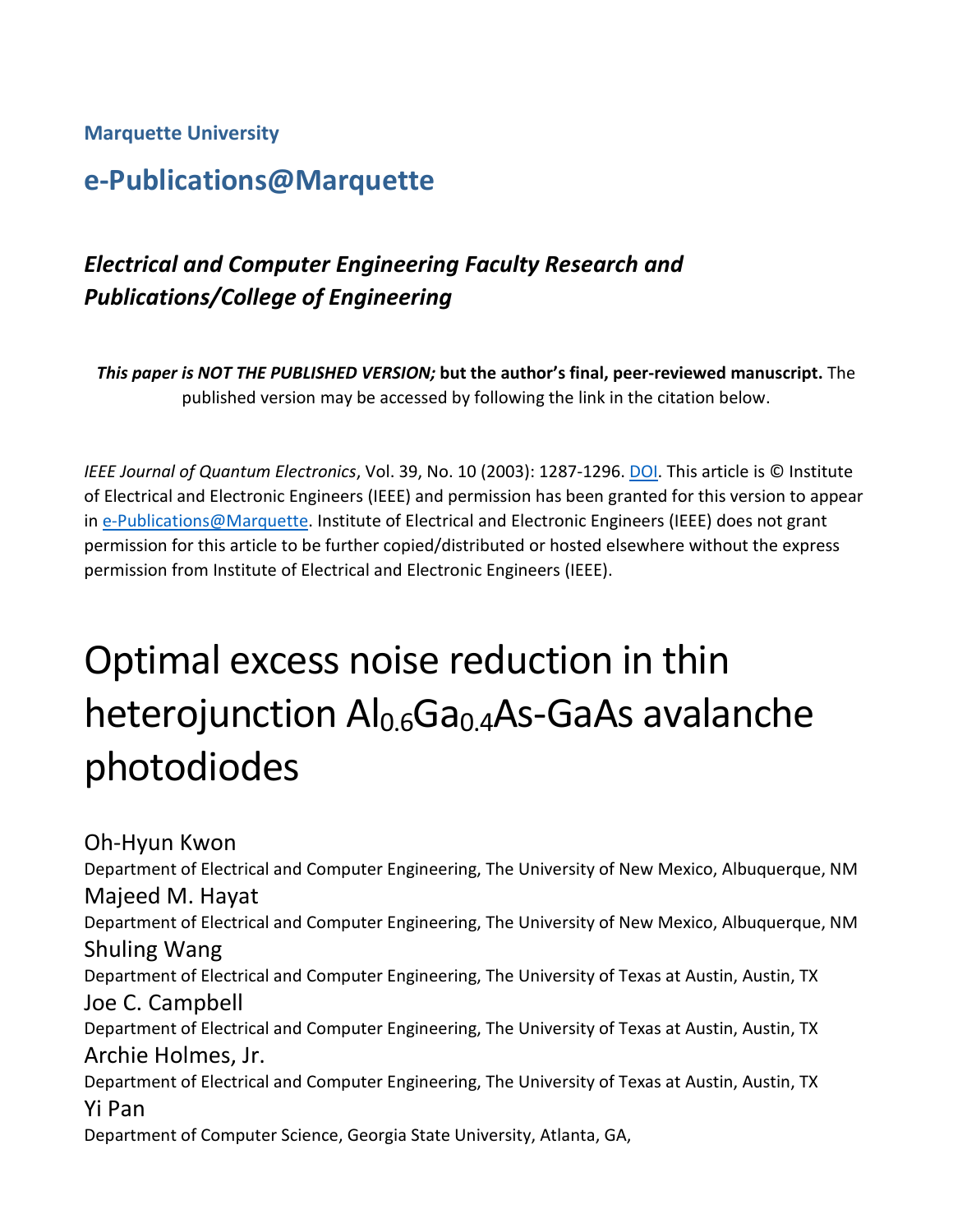#### Bahaa E. A. Saleh Department of Electrical and Computer Engineering, Boston University, Boston, MA Malvin C. Teich Department of Electrical and Computer Engineering, Boston University, Boston, MA

## Abstract

It has been recently found that the initial-energy effect, which is associated with the finite initial energy of carriers entering the multiplication region of an avalanche photodiode (APD), can be tailored to reduce the excess noise well beyond the previously known limits for thin APDs. However, the control of the initial energy of injected carriers can be difficult in practice for an APD with a single multiplication layer. In this paper, the deadspace multiplication recurrence theory is used to show that the low noise characteristics associated with the initial-energy effect can be achieved by utilizing a two-layer multiplication region. As an example, a high bandgap Al <sub>0.6</sub> Ga <sub>0.4</sub> As material, termed the energy-buildup layer, is used to elevate the energy of injected carriers without incurring significant multiplication events, while a second GaAs layer with a lower bandgap energy is used as the primary carrier multiplication layer. Computations show that devices can be optimally designed through judicious choice of the charge-layer width to produce excess noise factor levels that are comparable to those corresponding to homojunction APDs benefiting from a maximal initial-energy effect. A structure is presented to achieve precisely that.

## SECTION I. Introduction

IT IS KNOWN that the excess noise factor in avalanche photodiodes (APDs), which is a measure of gain uncertainty in such devices, can be significantly reduced by decreasing the thickness of the avalanche region. It is also well known that the dead space, which is the minimum distance that a carrier must travel before acquiring sufficient energy enabling it to impact ionize, is the primary cause of this noise reduction.

Lately, a new class of heterostructure APDs [1], [2] has been demonstrated to exhibit excess noise factors that are well below the predictions of the dead-space-inclusive multiplication models for thin APDs [3]– [4][5][6][7][8][9][10][11][12][13][14][15][16]. In particular, Yuan et al. [1] introduced APDs with an "impactionization-engineered" (*I*2*E*) multiplication region and showed a minimum excess noise factor of approximately 2.5 at a gain of 20. The corresponding APD had a multiplication region consisting of three layers: 50-nm-GaAs, 85-nm-Al0.6Ga0.4As, and 50-nm-GaAs layers. This is a remarkable noise performance as it surpasses all previous experimental results and analytical predictions. For example, theoretical models predict an excess noise factor of approximately 6.5 (at a gain of 20) for a 100-nm homojunction GaAs APD [17]. The original idea of the *I*2*E* structure was to sandwich a separation layer with high ionization threshold energy between two thin layers with low ionization threshold energy. Low multiplication noise is achieved by means of localizing the location of impact ionizations: Due to carrier-energy considerations, electron ionizations are forced to occur in one of the low-threshold layers while hole ionizations occur in the opposite low-threshold layer, and at the same time, ionizations are highly suppressed in the high-threshold separation layer [1]. Subsequently, variants of *I*2*E* APDs were introduced. For example, Wang et al. [2] demonstrated an excess noise factor of 3.8 at a gain of 20 using a four-layer graded *I*2*E* multiplication region consisting of 50-nm-GaAs, 10-nm-Al0.2Ga0.8As, 30-nm-Al0.4Ga0.6As, and 50-nm-Al0.6Ga0.4As layers. The localization of impact ionization in *I*2*E* structures has been recently confirmed by Monte-Carlo studies [18], [19].

More recently, it has been shown that noise reduction beyond the traditional dead-space-based limit is indeed possible through a mechanism called the initial-energy effect [17], [20]. In certain structures, injected carriers enter the multiplication region with substantial kinetic energy. This energy buildup occurs, for example, when a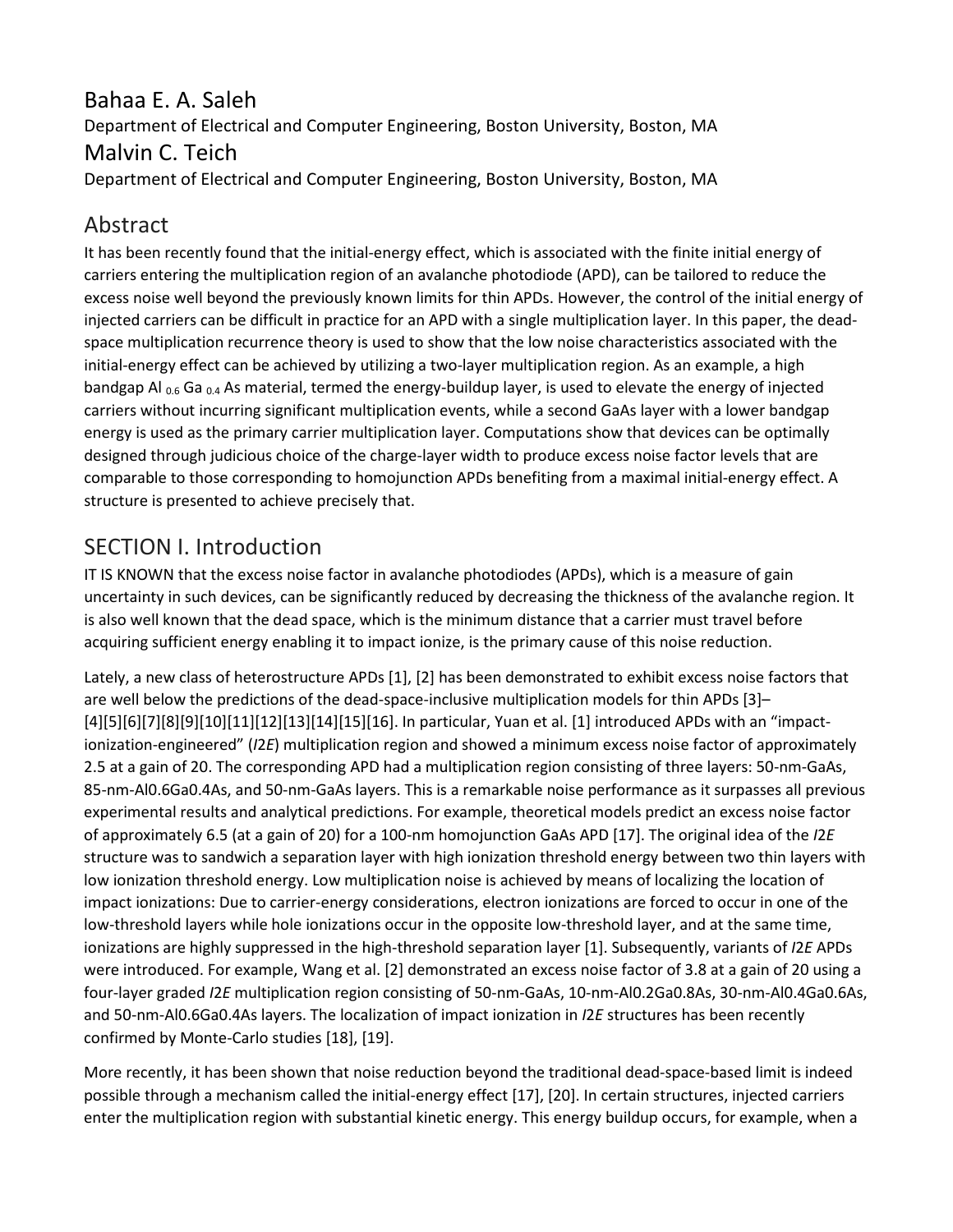carrier experiences a sharp electric-field gradient in the doped region just before the multiplication layer. Such an initial energy serves to reduce the initial dead space associated with the injected avalanche-initiating carrier. This will, in turn, enhance the likelihood that the injected carrier impact ionizes near the edge of the multiplication region. The reduction in the excess noise factor results from the *strong localization of the first impact ionization event at the beginning of the multiplication region*, an event that is akin to having two injected carriers per absorbed photon [17]. For example, it has been shown that in thin devices (e.g., <200 nm) for which injected carriers accumulate a substantial initial energy (close to the ionization threshold energy), a reduction up to 45% in the excess noise factor is achievable in comparison to devices for which the initial-energy effect is absent [17]. Moreover, it has been theoretically shown that as devices become thinner, the initial-energy effect can become more pronounced [17].

Similar ionization localization effects have also been observed in other structures. Herbert et al. [21] demonstrated that a Si-SiGe MQW APD exhibits lower multiplication noise than a Si APD. The noise reduction was attributable to the fact that carriers are first heated in the Si layers before they ionize in the thin SiGe layers. (They even showed lower noise in a hetero-*nipi* structure by heating the electrons and cooling the holes before they enter the SiGe layers.) Indeed, the heating effect on both the MQW and the hetero-*nipi* considered by Herbert et al. is akin to the initial-energy effect considered in this paper in that electrons are first energized (heated) before entering the "multiplication layer," which results in a reduction in the multiplication noise. Thus, in the context of our paper, each Si layer serves as an "energy-buildup" layer whereas each SiGe layer serves as a "multiplication layer." In this paper, however, we explicitly draw the connection between the energy buildup (or heating) of a carrier in the high bandgap material and the reduction of its first dead space in the low bandgap multiplication layer. Moreover, we definitively establish the reduction of the multiplication noise as a result of miniaturizing the first dead space.

Plimmer et al. [22]also demonstrated noise reduction in p<sup>+</sup>-n junctions as a result of injecting carriers into a multiplication region exhibiting a steep downward electric-field gradient. We believe that such a noise reduction is also attributable to the reduction in the initial dead space of injected carriers. Namely, carriers that are injected into the multiplication region will initially experience a minimal initial dead space due to the field gradient.

To date, means for accurately controlling the electric field in the doped region just outside the multiplication layer (near the boundary of the doped and intrinsic layers) during the fabrication process are not available. As a result, the initial-energy effect may vary significantly from one sample to another, making reliable production of such low-noise APDs difficult. Fortunately, an alternate method has been proposed to bring about the initialenergy effect [18], [20] without relying on the presence of a sharp field gradient in the doped region just before the multiplication region. The alternative technique relies on the use of a two-layer heterostructure multiplication region for which a high-field and high-bandgap intrinsic layer, called the energy-buildup layer, is dedicated to elevating the energy of carriers without incurring significant ionization within the layer, while an adjacent high-field and low-bandgap intrinsic layer is used to host the bulk of the impact ionizations. In this way, *energized* carriers are injected into the low-ionization-threshold layer having a high probability of bypassing the initial dead space entirely and impact ionizing immediately. In this paper, we present a noise analysis for such heterojunction multiplication-region APDs using a recently developed analytical model that incorporates the initial-energy effect in heterostructure APDs [17]. The analytical model also enables us to design optimized APDs for which the width of the layers (the energy-buildup layer, in particular) are judiciously selected to minimize the excess noise factor.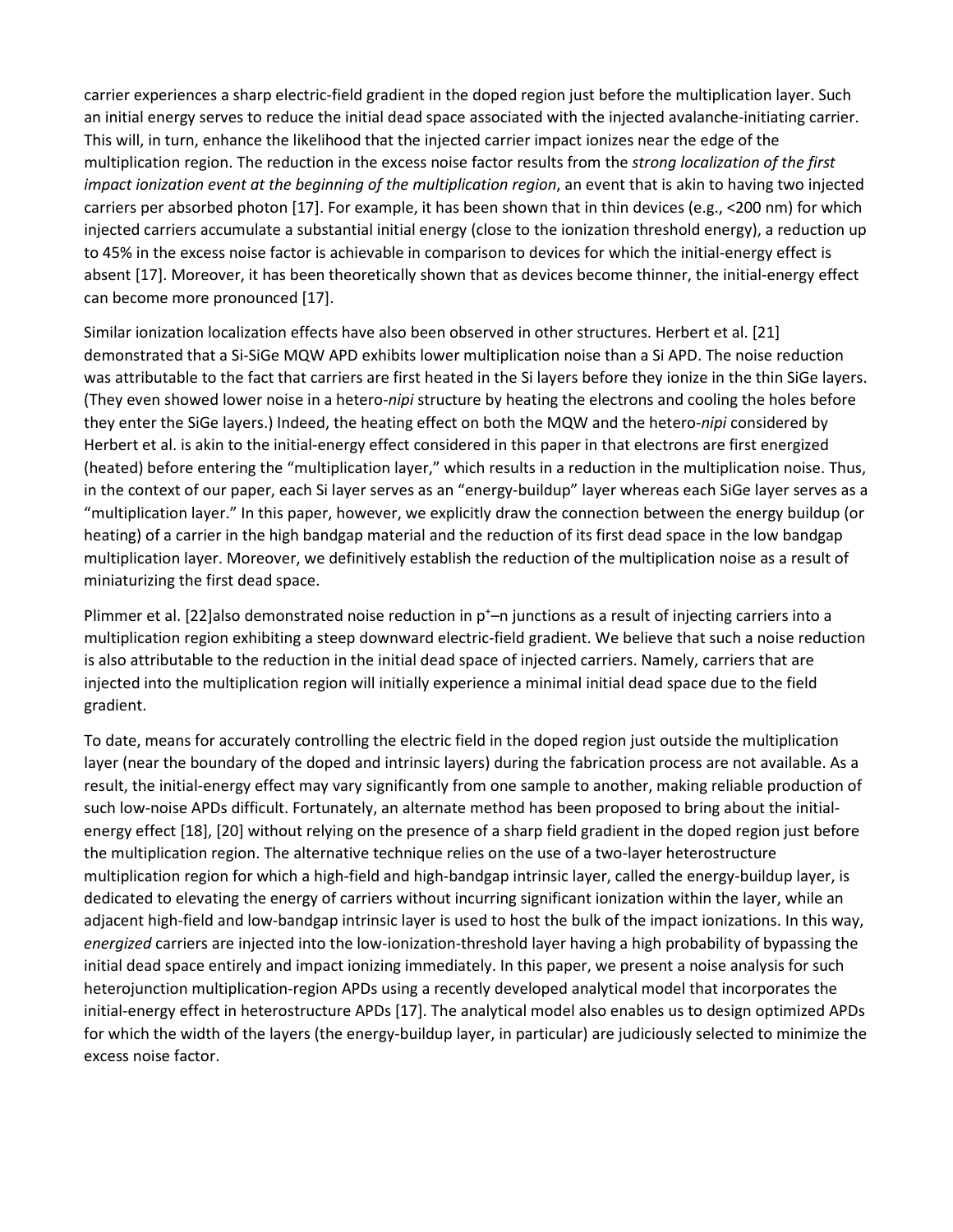

**Fig. 1.** Electric-field profile for an Al0.6Ga0.4As homojunction APD with a 140-nm multiplication layer. The profiles are parameterized by the applied voltages.

In summary, the ionization localization effect near the edge of the multiplication region, as described above, is attributed to the combination of: 1) the energy that injected carriers build up prior to entering the low-bandgap multiplication layer and 2) the drop in the ionization threshold energy from high-bandgap energy-buildup layer to the low-bandgap multiplication layer. These two factors collectively lead to a reduced initial dead space for each injected carrier and, thus, a reduced multiplication noise. We wish to emphasize, however, that the noise reduction mechanism described in this paper is *different* from that postulated by Williams et al. [23], in which an enhancement in the ionization coefficients is assumed at the Al0.6Ga0.4As–GaAs boundary. To the contrary, we do not assume any accentuation in the ionization probability as a result of the band-edge discontinuity at the hetero-interface. In fact, several Monte-Carlo studies on Al0.6Ga0.4As–GaAs multilayers showed that band-edge discontinuities in multilayer structures appeared to offer no ionization-coefficient enhancement due to carrier energy losses brought about by phonon scattering [24], [25].

#### SECTION II. Noise Reduction due to the Initial-Energy Effect

The noise characteristics of homojunction avalanche photodiodes can be modeled using the dead-space multiplication theory (DSMT) [3]–[4][5], [8], [10], which has been recently generalized to incorporate the initialenergy effect [17]. We call this generalized model the modified dead-space multiplication theory (MDSMT). The key parameters needed by the MDSMT are the material-specific ionization coefficients for electrons and holes, which are independent of the multiplication-layer width, the electron and hole ionization threshold energies, and the initial energy that injected carriers possess. The ionization coefficient for enabled electrons (those that have traveled the required dead space) is given by

(1)

$$
\alpha(x) = \text{Aexp}\left[-\left(\frac{\mathcal{E}_c}{\mathcal{E}(x)}\right)^m\right]
$$

where *A*, E*c*, and *m* are parameters obtained from noise-versus-gain data [7], [8], [14], and E(*x*) is the applied electric field. (A similar expression is available for enabled holes.) These ionization coefficients are used in conjunction with the dead-space profile and the initial energy of injected carriers to yield the positiondependent impact ionization probability density function (pdf) for carriers with injected (parent) and offspring carriers having different densities since only injected carriers have an initial energy. These pdfs are then used in the recurrence equations for carrier multiplication [17] to yield the gain and the excess noise factor. The details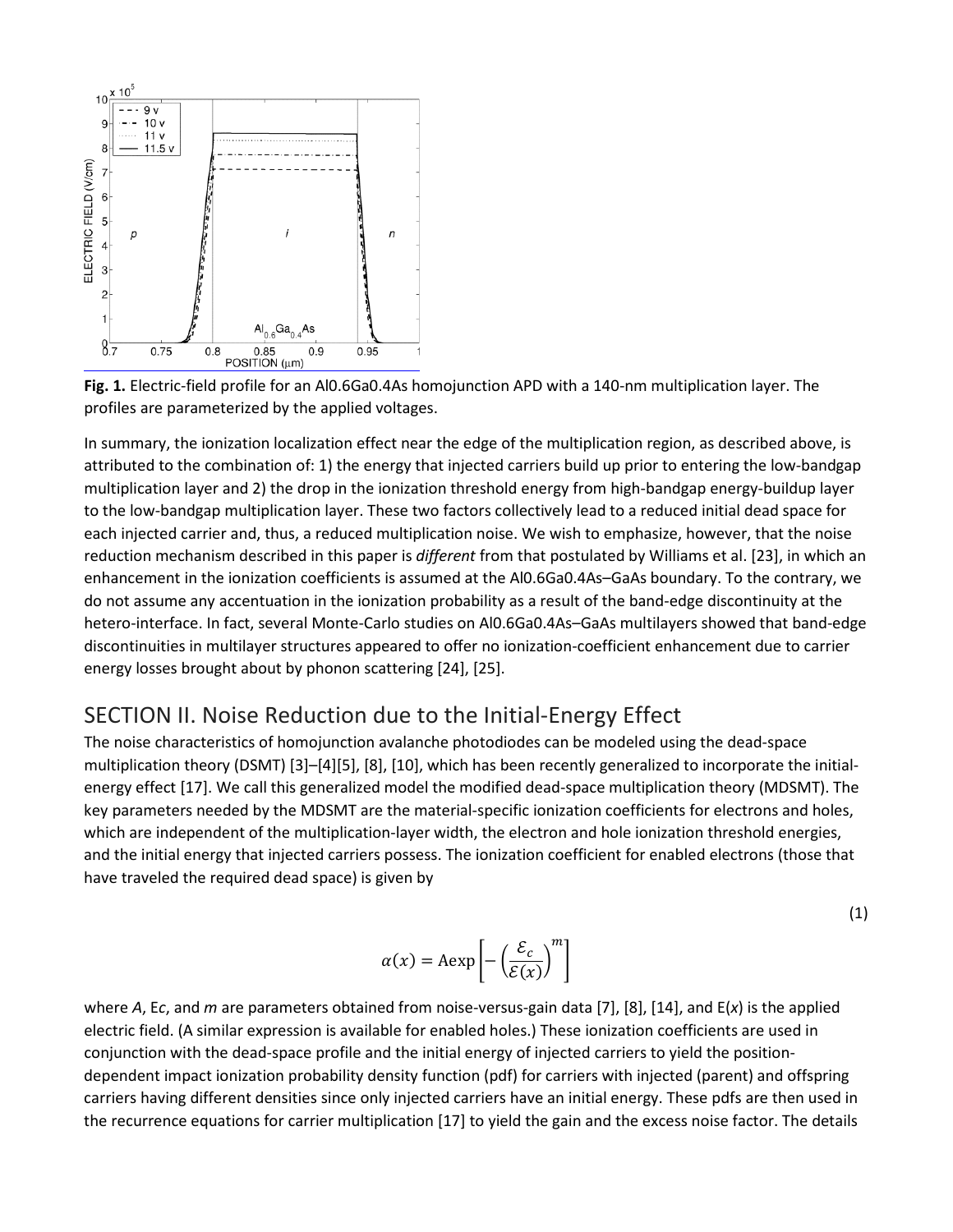of the MDSMT can be found in [17]. In this paper, the parameters for the ionization coefficients and threshold energies for GaAs and Al0.6Ga0.4As0 are taken, respectively, from Saleh et al. [8] and Plimmer et al. [14].

A. Experimental Validation of the MDSMT Model



**Fig. 2.** Excess noise factor *F* versus the mean gain ⟨*G*⟩ for different initial-energy scenarios. The theoretical (MDSMT) prediction which includes the actual initial energy is in excellent agreement with experiment.



**Fig. 3.** Dependence of the excess noise factor in Al0.6Ga0.4As/GaAs heterostructure APDs on the width of the Al0.6Ga0.4As energy-buildup layer. The plots are parameterized by different initial-energy levels of the carriers that are injected into the Al0.6Ga0.4As layer. The initial-energy values are taken relative to the ionization threshold energy of GaAs.

In Section III, we will synthesize the initial-energy effect through the use of the energy-buildup layer and use the MDSMT to optimize the design for minimum noise. But before that, we will demonstrate the validity of the MDSMT model and show its ability to predict the low-noise characteristics of an APD for which injected carriers have a finite initial energy. We consider an Al0.6Ga0.4As homojunction APD that was recently fabricated and tested at the Microelectronics Research Center at the University of Texas in Austin. The device has a single multiplication layer whose width is 140 nm. Fig. 1 shows the electric field distribution in the APD showing the sharp field gradient in the *p*region near the edge of the *i* (multiplication) layer. The initial energy buildup can be computed from the electric field distribution in the *p* layer. For example at a gain of 20, the energized electrons start the multiplication process with an initial energy of 0.9 eV, which is approximately 26% of the ionization threshold energy for Al0.6Ga0.4As for which *E*th,Al0.6Ga0.4As=3.4 eV [14]. Due to this initial energy, the first dead space is also reduced by approximately 26%. The solid curve in Fig. 2 is the excess-noise-factor prediction of the device with the initial energy taken into account. As can be seen from the figure, the results are in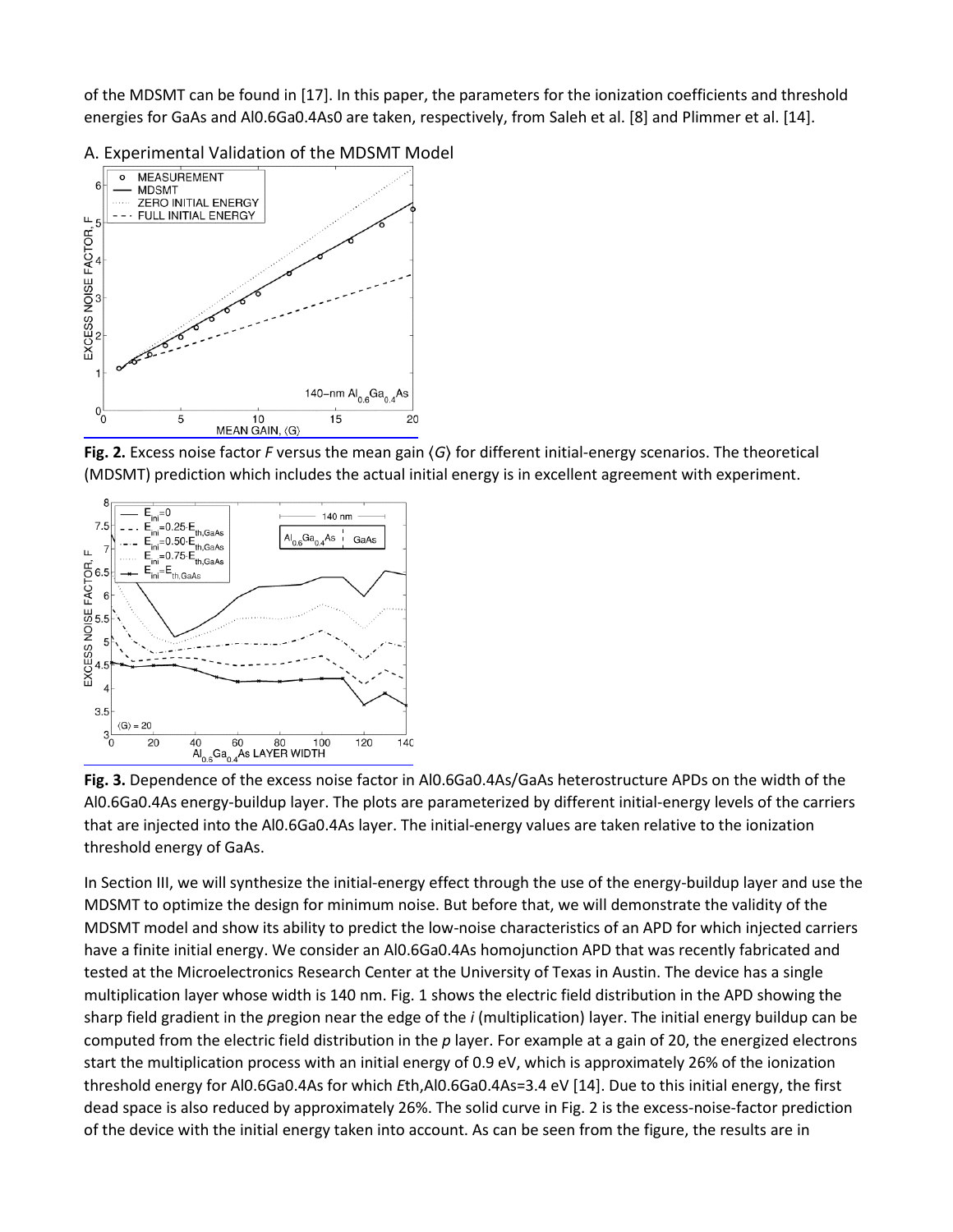excellent agreement with the measurement. Furthermore, our calculations show that if the device were fabricated such that electrons would build up 100% of ionization threshold energy before entering the multiplication layer, then the noise would be additionally reduced by 35% at a gain of 20 (dashed curve). Note that the actual noise for this device would have been considerably overestimated had we neglected the initial energy of injected carriers (dotted curve).

#### B. Noise Reduction due to the Initial-Energy Effect

Next, we consider the noise characteristics of heterostructure APDs that exhibit behavior similar to that of the initial-energy effect. In particular, we consider a heterostructure device with a multiplication region consisting of two intrinsic layers, Al0.6Ga0.4As and GaAs, for which carriers are injected into the Al0.6Ga0.4As layer. In the calculations, the excess noise factor is computed for different widths of the Al0.6Ga0.4As layer while the total multiplication layer width was fixed at 140 nm and the mean gain was fixed at 20. We will also consider varying the initial energy, *E*ini, of the carriers that enter the Al0.6Ga0.4As layer. This is an important issue to examine since it is generally hard to reliably reproduce devices with prescribed field gradients (in the *p* region near the *i*layer boundary).



**Fig. 4.** Electron ionization pdf. Low excess noise necessitates a peak at the boundary layer (30-nm, solid curve). The shorter (dashed curve) and longer (dotted curve) Al0.6Ga0.4As-layer widths result in a spread of pdf and hence the ionization events. Vertical curves represent the physical layer boundary in each case.

The results are shown in Fig. 3. The solid curve represents the theoretical excess noise factor with zero initial energy (i.e., normal initial dead space) and the solid curve with x-marks represents the excess noise factor with full initial energy (i.e., zero initial dead space). The figure also shows the intermediate cases of the initial energy for carriers that enter the Al0.6Ga0.4As layer. Note that the lowest noise, for the case *E*ini=0, is observed when the width of the Al0.6Ga0.4As layer is 30 nm. The reason for this is that electrons build up energy in the range between *E*th,GaAs=1.90 eV [8] and *E*th,Al0.6Ga0.4As=3.4 eV as they travel approximately 30-nm deep into the Al0.6Ga0.4As layer. As a result, electrons arrive at the boundary without ionizing and with an energy approximately equal to the ionization threshold energy for Al0.6Ga0.4As. Now, as soon as these electrons cross the boundary, they experience a sudden drop in the ionization threshold energy to that of GaAs. Since they have already acquired an energy in excess of the required 1.90 eV, they will be ready to impact ionize immediately after crossing the boundary.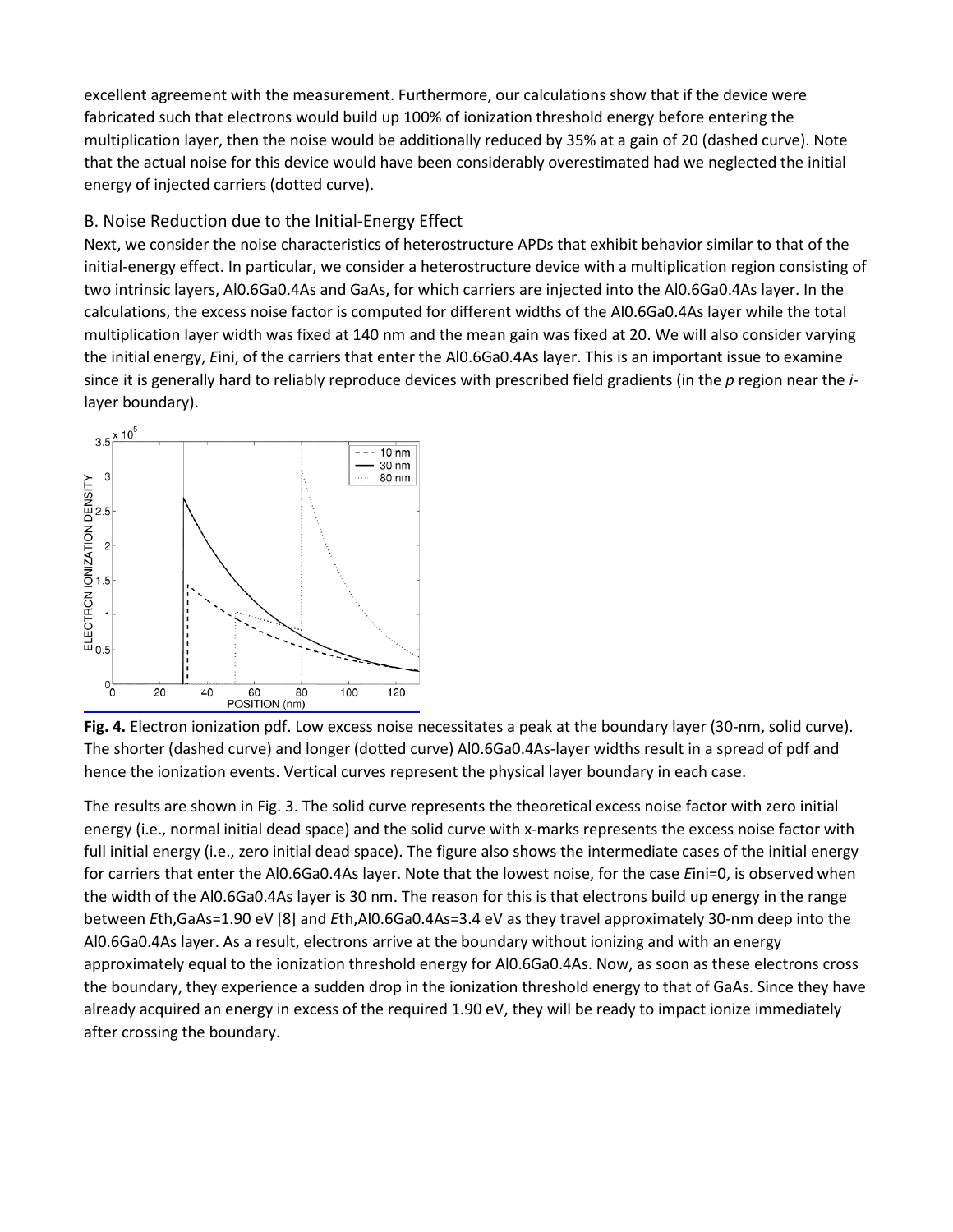

**Fig. 5.** Schematic of the proposed heterostructure APD. The energy buildup layer is where electrons accumulate energy without initiating the multiplication process. Its width, *wb*, plays the key role in reducing the excess noise factor.

This can be seen from the electron ionization pdf plot shown in Fig. 4. When the Al0.6Ga0.4As layer is 30 nm (solid curve), there is a strong peak in the ionization density at 30 nm. This quasi localization of the initial impact ionization is responsible of the noise reduction. On the other hand, for longer widths of the Al0.6Ga0.4As layer, 80 nm for example (dotted curve), electrons acquire sufficient energy for impact ionization within the Al0.6Ga0.4As layer. Consequently, they start impact ionizing before they reach the boundary. There is another strong probability of impact ionization at the boundary at 80 nm. This leads to increased uncertainty of the initial impact ionization and higher excess noise factor. The noise characteristics in this regime is consistent with that of an Al0.6Ga0.4As–GaAs alloy. Finally, for shorter widths of the Al0.6Ga0.4As layer, 10 nm for example (dashed curve), injected electrons do not have sufficient distance to travel in the Al0.6Ga0.4As layer to accumulate energy in excess of the required *E*th,GaAs. As a result, electrons are not capable of immediate impact ionization at the boundary. They must travel farther into the GaAs layer to acquire sufficient energy and to overcome the residual dead space in the GaAs layer. As shown in Fig. 4, the electron ionization pdf of a short (10-nm) Al0.6Ga0.4As-layer (dashed curve) is flattened and spread out, causing a loss of the localization effect.

It is interesting to note from Fig. 3 that the noise is also reduced when the width of the Al0.6Ga0.4As layer is approximately 120 nm. In this case, the electrons that are generated in the GaAs layer cannot acquire sufficient energy to cause further ionizations. Thus, the contribution of the GaAs layer to impact ionization is partially hampered. This effect causes the Al0.6Ga0.4As–GaAs heterostructure to behave, more or less, like a 120-nm Al0.6Ga0.4As homostructure, which inherently has low noise. As the width of the Al0.6Ga0.4As increases beyond 120 nm, the APD continues to behave like a homostructure, but with a thickness that is greater than 120 nm which, as expected, will cause the noise to increase.

In summary, for a given initial energy of the injected electrons, the heterostructure APD yields the best noise performance if the Al0.6Ga0.4As layer is either 30 or 120 nm wide. As seen in Fig. 3, the 120-nm-Al0.6Ga0.4As/20-nm-GaAs combination may result in the least excess noise factor if the device allows injected electrons to build up full initial energy (in excess of the ionization threshold of Al0.6Ga0.4As), which may be impractical. Otherwise, the excess noise factor would be high if the initial energy is low. On the other hand, a 30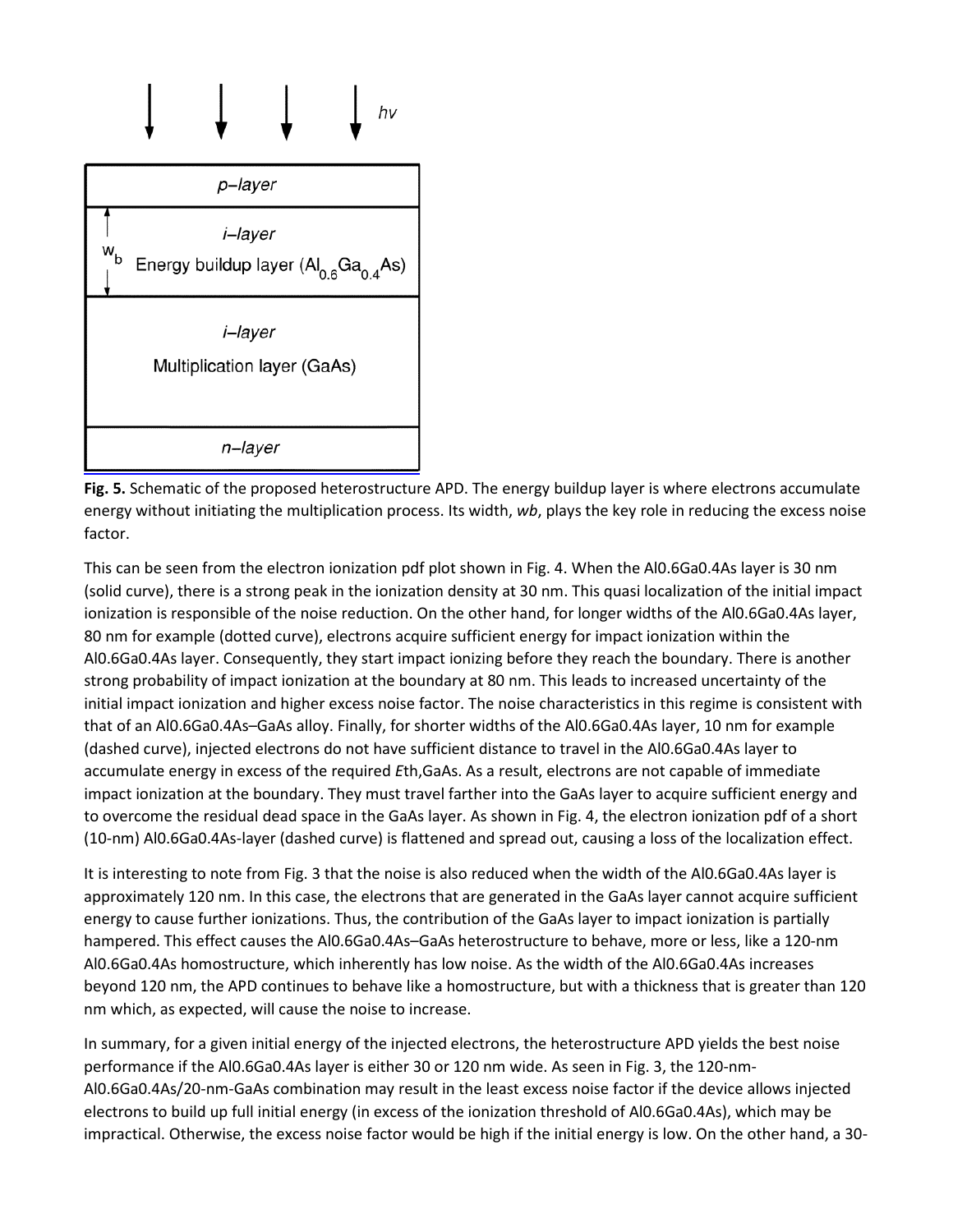nm-Al0.6Ga0.4As/110-nm-GaAs combination yields a reasonably low excess noise factor but with the added advantage of being less sensitive to the initial energy. As can be seen from the vertical extent of the curves in Fig. 3, the excess-noise-factor uncertainty (due to initial-energy uncertainty) for the 30-nm-Al0.6Ga0.4As/110 nm-GaAs combination is Δ*F*=0.7, while the uncertainty for the 120-nm-Al0.6Ga0.4As/20-nm-GaAs combination is Δ*F*=2.3.

It must be pointed out that if the *p* and *n* regions are included in the analysis of multiplication, as part of the multiplication region (instead of only considering the *i* layers), then the initial-energy effect will be automatically accounted for by the dead space through the strong modulation of the electric field near the *i–p* and *n–i* boundaries. However, if only the intrinsic layers are considered as the multiplication region, the initial-energy effect must be accounted for separately, as above.

### SECTION III. Design Considerations

In the proposed heterostructure APD, shown in Fig. 5, an Al0.6Ga0.4As energy-buildup layer is inserted between the *p* layer and the GaAs multiplication layer. The energy-buildup layer is intrinsic so as to benefit from the presence of a high electric field. If the width of the energy-buildup layer is carefully designed, carriers that are injected into the energy-buildup layer (possibly with an unknown initial energy) are able to acquire and maintain energy up until entering the GaAs multiplication layer. However, by the time electrons pass the boundary and cross into the GaAs multiplication layer, their acquired energy will exceed the ionization threshold energy of GaAs. Consequently, these energized electrons will become capable of impact ionizing in the GaAs without any significant dead space. Hence, as far as the GaAs multiplication layer is concerned, carriers injected into it have high initial energy and negligible initial dead space, and the initial-energy effect will thus be strongly present.

In general, there is a small possibility of impact ionization for holes that were created in GaAs far away from the boundary. To address the hole ionization issue more concretely, consider one of the configurations that exhibits a minimal excess noise factor (its analysis was not considered in Section II-B), namely, a device with 40-nm-Al0.6Ga0.4As and 200-nm-GaAs layers. The dead space for a hole in the Al0.6Ga0.4As layer is approximately 72 nm (assuming that *E*th,Al0.6Ga0.4Asfor the hole is 3.6 eV and the electric field for a gain of 20 is about 500 kV/cm) and 31 nm in GaAs layer (assuming *E*th,GaAs=1.55 eV for the holes [8]). Thus, holes born at a distance of 71 nm or less from the outer edge of the Al0.6Ga0.4As energy-buildup layer (i.e., in the GaAs layer and 31 nm from the boundary) are not able to impact ionize in the GaAs layer nor in the Al0.6Ga0.4As layer since they cannot overcome the dead space in either layer. However, holes born farther than 71 nm from the outer edge of the Al0.6Ga0.4As energy-buildup layer may impact ionization within the GaAs layer. In such an event, an offspring hole enters the Al0.6Ga0.4As layer with low energy and it will be unlikely for it to further ionize in the Al0.6Ga0.4As layer. Thus, over all, the feedback inflicted by holes is expected to be weakened, which may be a contributing factor in noise reduction.

#### A. Optimal Width of the Energy-Charge Layer

**TABLE I** Examples of the Range for the Optimum Width of the Energy-Buildup Layer for DifferentMultiplication Layer Widths. The Applied Electric Fields Correspond to a Mean Gain of 20 for Each Device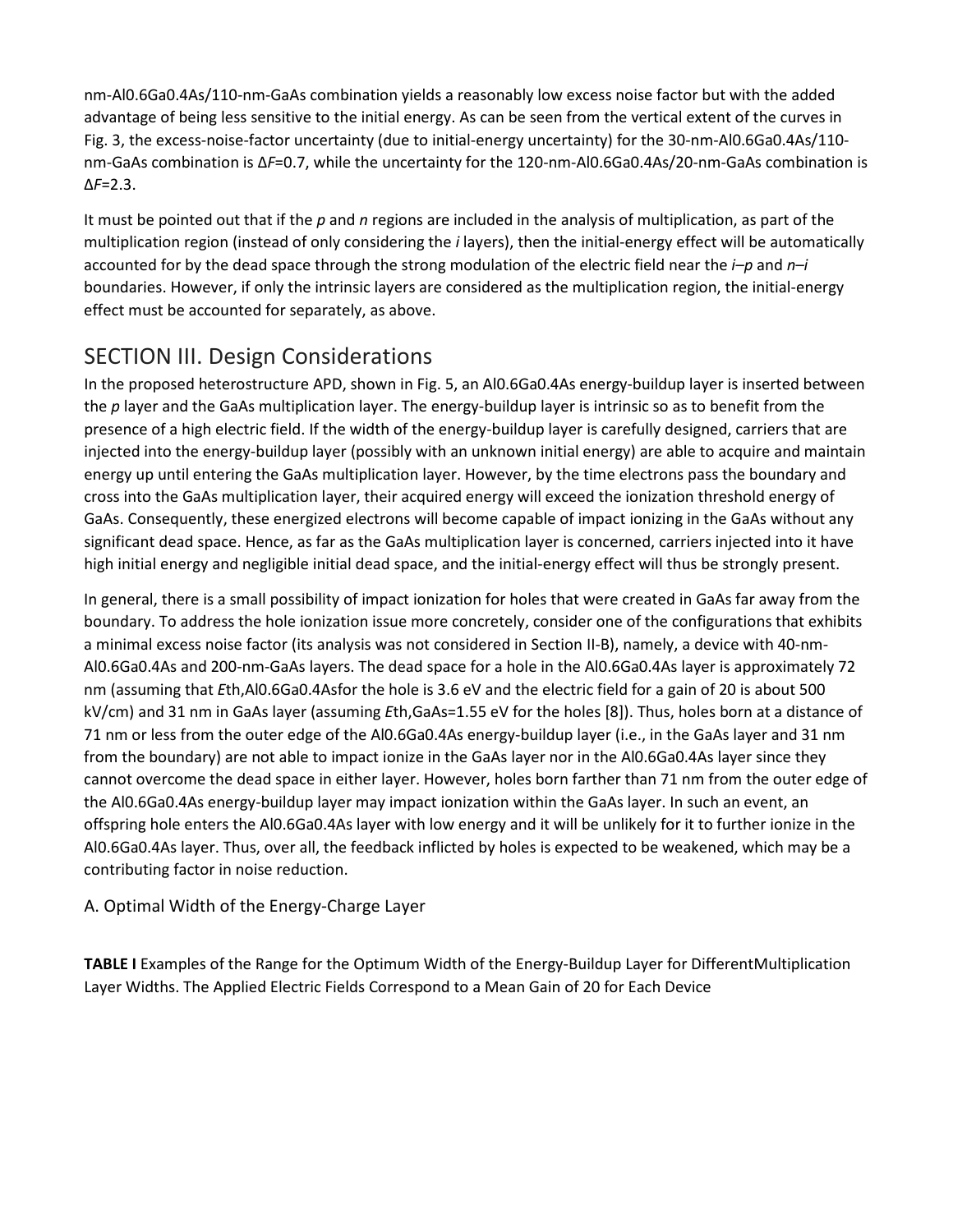|     |                          | width (nm) $\mathcal E$ field (kV/cm) Optimum width (nm), $w_b$ |
|-----|--------------------------|-----------------------------------------------------------------|
| 50  | 1000                     | $19 < w_b < 24$                                                 |
| 100 | 660                      | $29 < w_h < 36$                                                 |
| 150 | 550                      | $35 < w_b < 44$                                                 |
| 200 | 490                      | $39 < w_b < 49$                                                 |
|     | $\langle G \rangle = 20$ |                                                                 |

| Width (nm) | $\epsilon$ filed (kV/cm) | Optimum width (nm), $w_b$ |
|------------|--------------------------|---------------------------|
| 50         | 1000                     | 10 < $w_b$ < 24           |
| 100        | 660                      | 29 <w<sub>b&lt;36</w<sub> |
| 150        | 550                      | 35 < w <sub>b</sub> < 44  |
| 200        | 490                      | 39 < w <sub>b</sub> < 49  |
|            | $\le$ G>=20              |                           |

From the above discussion, it is clear that the width of the energy-buildup layer should be large enough so that photogenerated injected carriers can accumulate energy in excess of the electron ionization threshold energy of the multiplication layer. At the same time, the width should be small enough so that the accumulated energy does not exceed the electron ionization threshold energy of the energy-buildup layer. These requirements can be cast as

(2)

#### $E_{\text{th,mul}} < E_{\text{tot}} < E_{\text{th, eb}}$

where *E*th,mul is the electron ionization threshold energy of the multiplication layer, *E*th,eb is the electron ionization threshold energy of the energy-buildup layer, and *E*tot is the total energy accumulated in the energybuildup layer plus the initial energy obtained in *p*-layer, i.e., *E*tot=*E*ini+*E*th,eb, where *E*ini is the initial energy of electrons injected into the energy-buildup layer. Recall that the initial energy *E*ini can be computed once the doping profile of the device is determined using the exact electric field distribution along the device. Clearly, the acquired energy in the energy-buildup layer depends on the applied electric field

(3)

$$
E_{\text{th,eb}} = q \int \mathcal{E} dx
$$

where the integration is over the energy-buildup layer. For a constant electric field and if we let *wb*denote the width of the energy-buildup layer, we will have

$$
\frac{E}{\cdot} = \mathcal{E}w_b
$$
 (4)

and

 $E_{\text{th,mul}} < \mathcal{E} w_b < E_{\text{th.eb}} - E_{\text{ini}}.$ 

E  $\frac{1}{q} = \varepsilon w_b$ 

(5)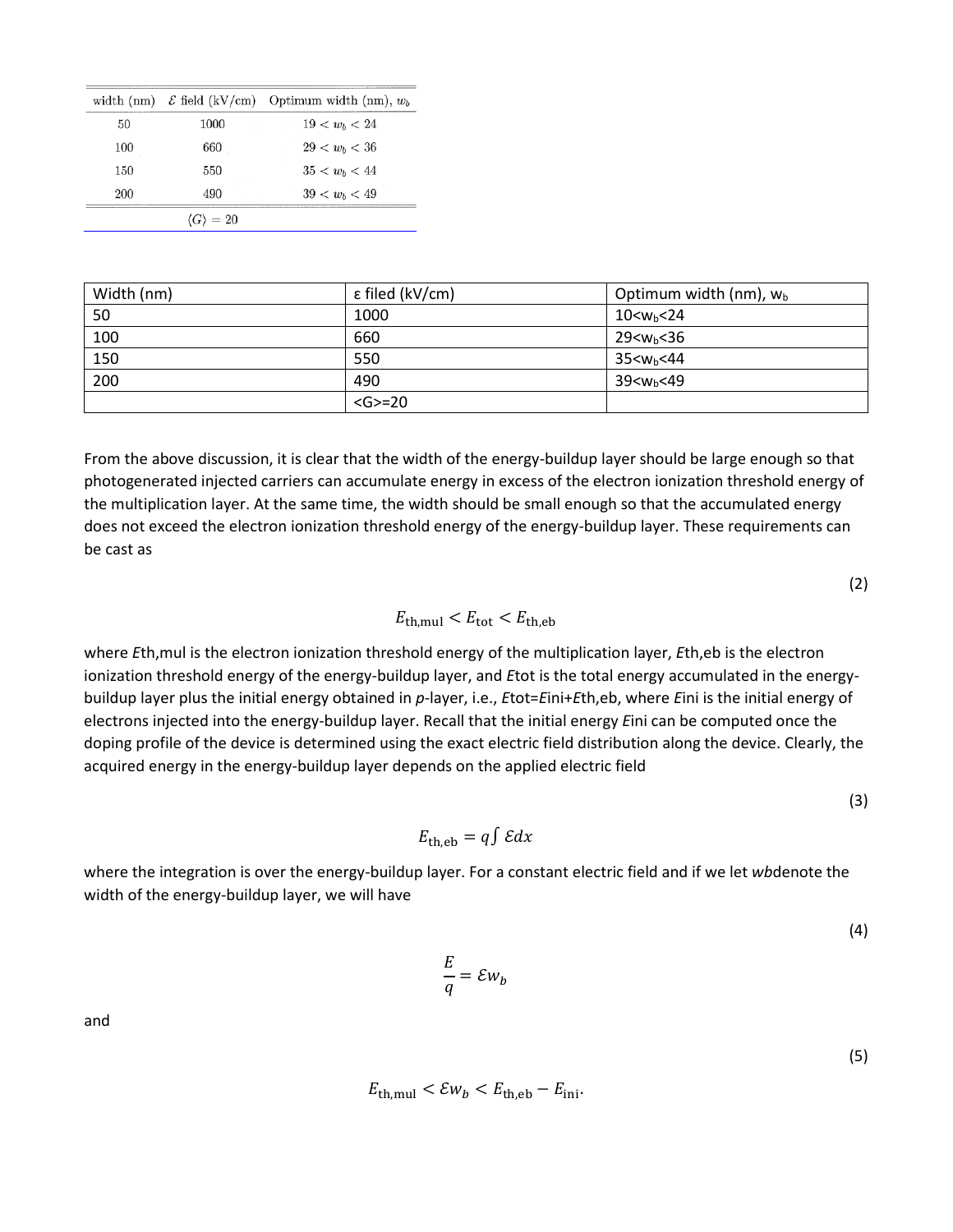(In [\(5\),](https://ieeexplore.ieee.org/document/#deqn5) all energies are divided by *q* so that their unit is the electron Volt (eV). Thus, the width of the energybuildup layer must satisfy

$$
\frac{E_{\text{th,mul}}}{\mathcal{E}} < w_b < \frac{E_{\text{th,eb}} - E_{\text{ini}}}{\mathcal{E}}.\tag{6}
$$

In the above analysis, we assumed that *E*th,eb>*E*ini, which is consistent with the measurements for which *E*ini<1 eV [17]. Since the applied electric field determines the gain of the APD, the allowed range for *wb*given by [\(6\)](https://ieeexplore.ieee.org/document/#deqn6) depends upon the desired gain and the required electric field dictated by the gain. Several optimum width ranges for different devices are given in Table I.

Fig. 6 shows the calculated excess noise factor, as a function of the energy-buildup layer width, for a mean gain of 20. Different multiplication-layer (GaAs) widths are considered. The curves clearly verify the optimum width ranges obtained from [\(6\),](https://ieeexplore.ieee.org/document/#deqn6) which was determined solely based on energy considerations. For example, for a 100nm GaAs-multiplication-layer device (dashed curve), the excess noise factor is lowest when the width of the Al0.6Ga0.4As energy-buildup layer is 29 nm. It should be pointed out that the optimum width turns out to be almost independent of the operational mean gain. For example, a 100-nm GaAs APD requires electric-field values of 630 kV/cm and 660 kV/cm in order to generate mean gain values of 10 and 30, respectively. It turns out that such a 5% variation in the electric field results in a 5% variation in the optimal width of the energybuildup layer (which is equivalent to approximately 1.5 nm). Thus, a 50% swing about a mean gain of 20 results in swing of 5% about the optimal width of the energy-buildup layer. This robustness feature of the optimization is more clearly



**Fig. 6.** Excess noise factor *F* as a function of the width of the energy-buildup layer (Al0.6Ga0.4As) for different multiplication layer (GaAs) widths for a mean gain of 20. Note that each multiplication-layer width has its own optimal energy-buildup-layer width.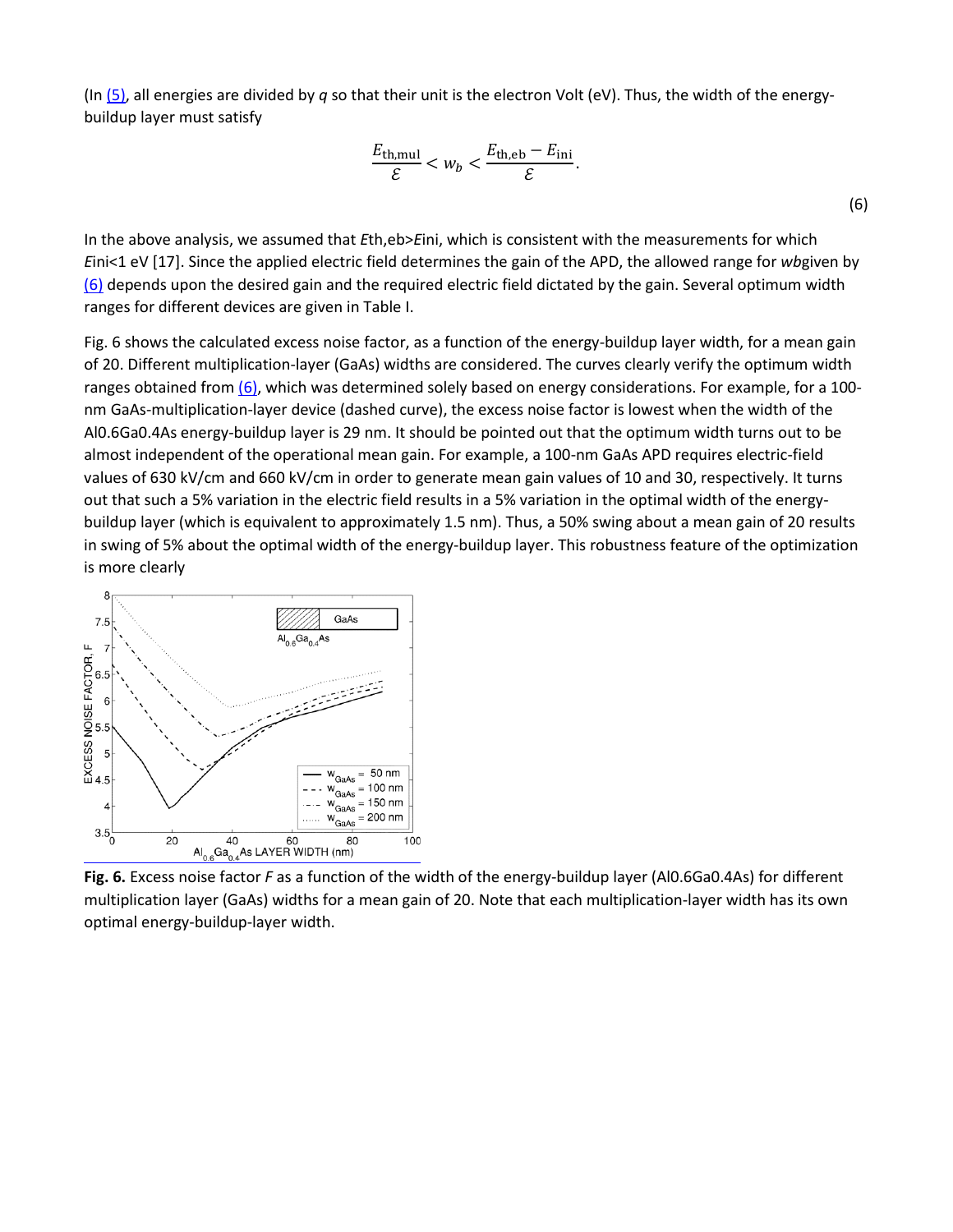

**Fig. 7.** Excess noise factor *F* as a function of the width of the energy-buildup layer (Al0.6Ga0.4As) parameterized by the mean gain, ⟨*G*⟩. The multiplication-layer width is fixed at 100 nm. Note that the least excess noise factor is observed at the same energy-buildup layer width (29 nm) almost independently of the mean gain.

shown in Fig. 7, where the excess noise factor is plotted as a function of the width of the energy-buildup layer for various mean gain scenarios. Note that the least excess noise factor is always achieved approximately at an energy-buildup-layer width of 29 nm, almost regardless of the gain. This is a remarkable feature from a design perspective, which implies that the excess-noise-factor optimization is achieved *uniformly* in the mean gain.





Moreover, if we compare the optimal excess noise factor in the heterostructure device to the excess noise factor in a homostructure device (with the same multiplication-region width), we see that the reduction in the excess noise factor rendered by the heterostructure becomes more significant as the mean gain increases. This result is shown in Fig. 8, where the *excess-noise-factor improvement*, defined as the net reduction in the excess noise factor relative to the zero-initial energy case, is plotted as a function of the mean gain. This behavior is attributable to two factors. First, we observe that a milder increase in the electric field is required for a device whose injected carriers possess an initial energy than that required to cause a similar gain increase in a device that does not exhibit any initial energy. [This observation is supported by the mean gain vs. electric field curves shown in Fig. 10(b) and (d)]. Thus, as the gain increases for both devices, the dead spaces in the device with the initial energy are longer than the dead spaces associated with the device without the initial energy. Clearly, the device with longer dead space (i.e., the one whose injected carriers have an initial energy) will enjoy a more significant reduction in the excess noise. Second, as the field increases in the device that exhibits the initial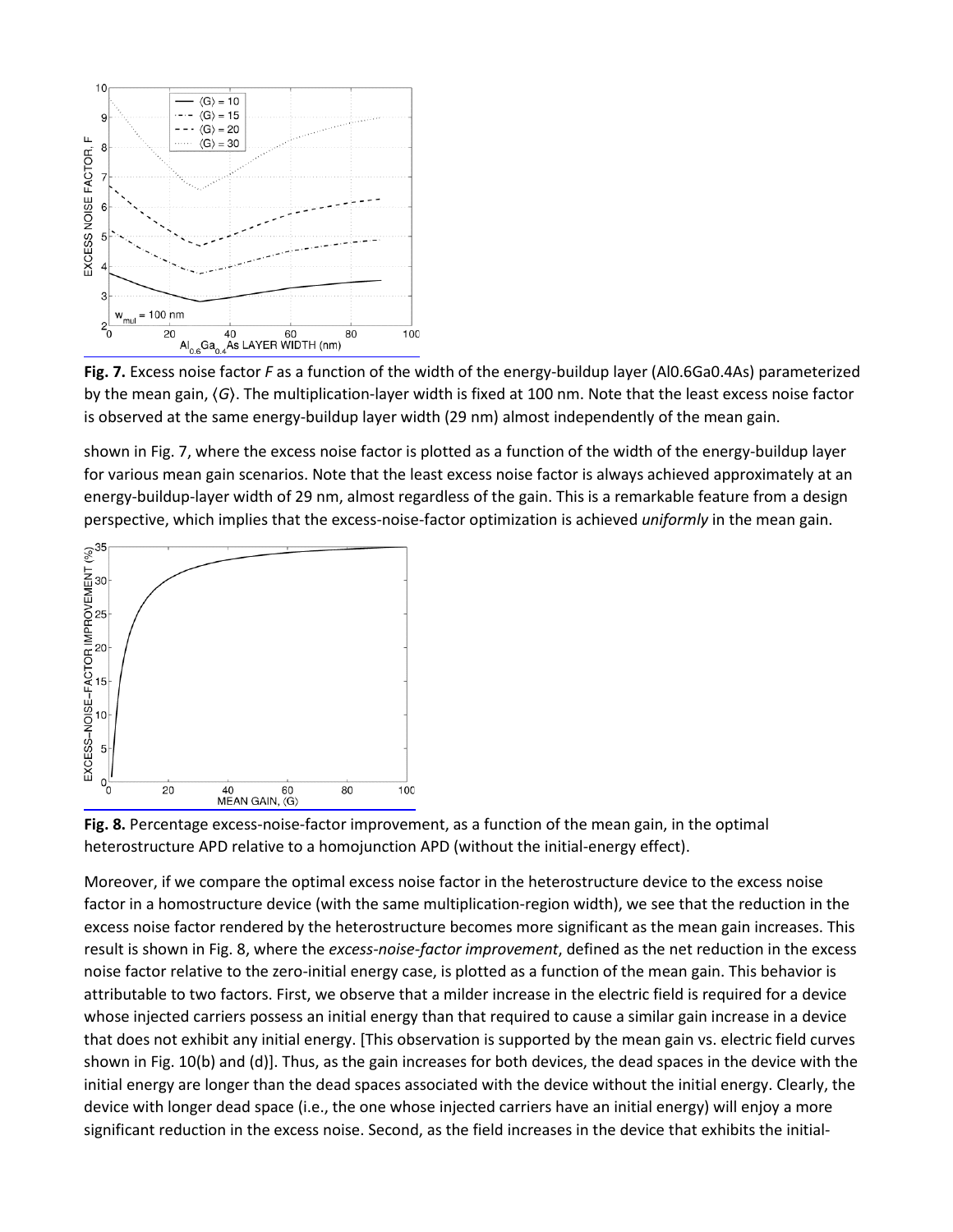energy effect, its *initial* dead space becomes progressively smaller and the pdf of the distance to the first ionization (for the injected electron) becomes more "impulse-like." This effect enhances the initial-energy effect as it causes it to more closely resemble the ideal case where the first ionization occurs at the edge of the multiplication region, for which the excess-noise improvement attains its highest value of 0.75. In the example considered in Fig. 8, the asymptotic excess-noise-factor improvement is approximately 0.35, however. The reason for not achieving the maximal 0.75 excess-noise-factor improvement is due to the fact that even when the initial dead space is zero (i.e., at very high fields), the pdf will still have a finite spread. One would therefore conclude from this result that the use of an optimized heterostructure APD becomes more important in highbandwidth applications (e.g., high-speed receivers) where Johnson noise is dominant and high operational gains (as much as the bandwidth constraint permits) are needed to overcome the noise.



**Fig. 9.** Sensitivity of the excess noise factor, *F*, to uncertainty in the initial energy of the injected carriers, as a function of the width of the energy-buildup layer. The GaAs multiplication-layer width is 100 nm and the mean gain is 20. The plots are parameterized by different initial-energy levels for carriers that are injected into the Al0.6Ga0.4As layer.

Finally, let us now compare the above noise reduction results to the maximal noise reduction in a 200-nm GaAs homojunction which would result from the initial-energy effect (i.e., without the use of an energy-buildup layer). This will show how well the energy-buildup layer in a heterostructure APD is capable to mimic the maximal initial-energy effect in homojunction APDs. Our calculations show that for a 200-nm GaAs homojunction device with zero initial energy, the excess noise factor is 8 (at a gain of 20), and it is 5.4 when the initial energy is equal to the ionization threshold energy (corresponding to a maximal initial-energy effect). Now, by introducing the energy-buildup layer in the proposed heterostructure device, the minimal predicted excess noise factor is 5.8, which occurs at *wb*=40 nm. Hence, in this example, the optimized proposed heterostructure is within 8% of the absolute minimum noise attainable using the initial-energy effect. This difference may be a result of residual hole multiplication events in the energy-buildup layer.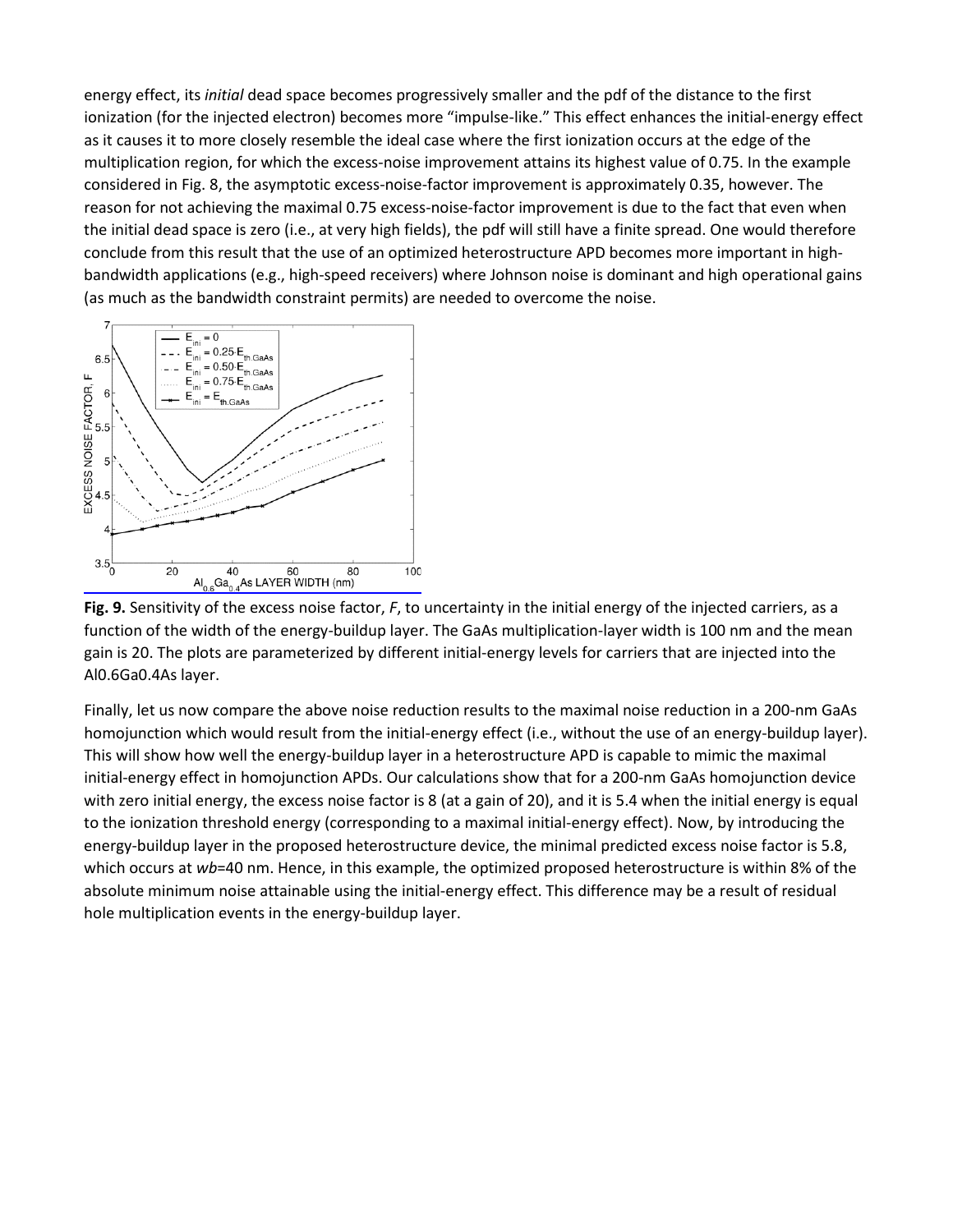

B. Sensitivity to Uncertainty in the Initial Energy of Injected Carriers

**Fig. 10.** Excess noise factor as a function of mean gain (left) and the mean gain as a function of the applied electric field (right). (a) and (b) correspond to a 100-nm GaAs homojunction APD while (c) and (d) correspond to a heterostructure APD with a 30-nm Al0.6Ga0.4As energy-buildup layer. Solid curves represent the full initialenergy scenario and dashed curves correspond to the case where the initial energy is zero.

In Fig. 6, it was assumed that carriers entering the Al0.6Ga0.4As energy-buildup layer had zero initial energy. However, it is important to address the noise behavior in the presence of uncertainty in the initial energy. Fig. 9 shows the excess noise factor as a function of the Al0.6Ga0.4As energy-buildup-layer width for the case when the GaAs multiplication width is 100 nm (at a mean gain of 20) for various initial energy scenarios. As seen in the figure, overall, the excess noise factor is reduced even more in the presence of the initial energy. More importantly, the optimum configuration for the minimal excess noise factor depends upon the initial energy of carriers entering the Al0.6Ga0.4As energy-buildup layer. For example, if injected carriers have zero initial energy, then the minimal excess noise factor (*F*=4.68) occurs at *wb*=29 nm. On the other hand, if carriers have initial energy equivalent to 50% of the ionization threshold energy, then the minimal excess noise factor (*F*=4.26) occurs at when *wb*=15 nm. In addition to minimizing noise, the optimal width renders the added advantage that its associated excess noise factor is least sensitive to uncertainty in the initial energy. This can be seen from Fig. 9, in which the uncertainty in the excess noise factor Δ*F*, defined as the maximum vertical swing in *F* as *E*ini varies between 0 and *E*th,GaAs (i.e., the vertical distance between the top and bottom solid curves in Fig. 9), is clearly at a minimum at the optimal width of *wb*=29nm. The point we are making is that the device configuration that results in the least excess noise factor *assuming no initial energy* also exhibits the least excess-noise uncertainty (due to the unknown amount of initial energy). Hence, from a design perspective, it is more robust to optimize the the proposed structure assuming zero initial energy (for carriers entering the Al0.6Ga0.4As layer).

Finally, we examine the dependence of the mean gain and the excess noise factor on the initial energy of injected carriers in an optimized heterostructure. The excess noise factors are shown in Fig. 10 for a 100-nm GaAs homojunction APD [Fig. 10(a)] and a 30-nm Al0.6Ga0.4As energy-buildup layer with a 100-nm GaAs multiplication layer [Fig. 10(c)]. The latter is calculated twice: once with a maximal initial energy (solid curve) and once without any initial energy (dashed curve). As seen from the plots, the uncertainty in the excess noise factor, Δ*F*, is significant for a homojunction APD but relatively small in an optimally designed heterostructure APD. In addition, the fluctuations in the mean gain (due to uncertainty in the initial energy) is large in a homojunction APD and small in an optimally designed heterostructure, as seen from Fig. 10(b) and (d). For example, if a homojunction APD is assumed to have zero initial energy, then the electric field required to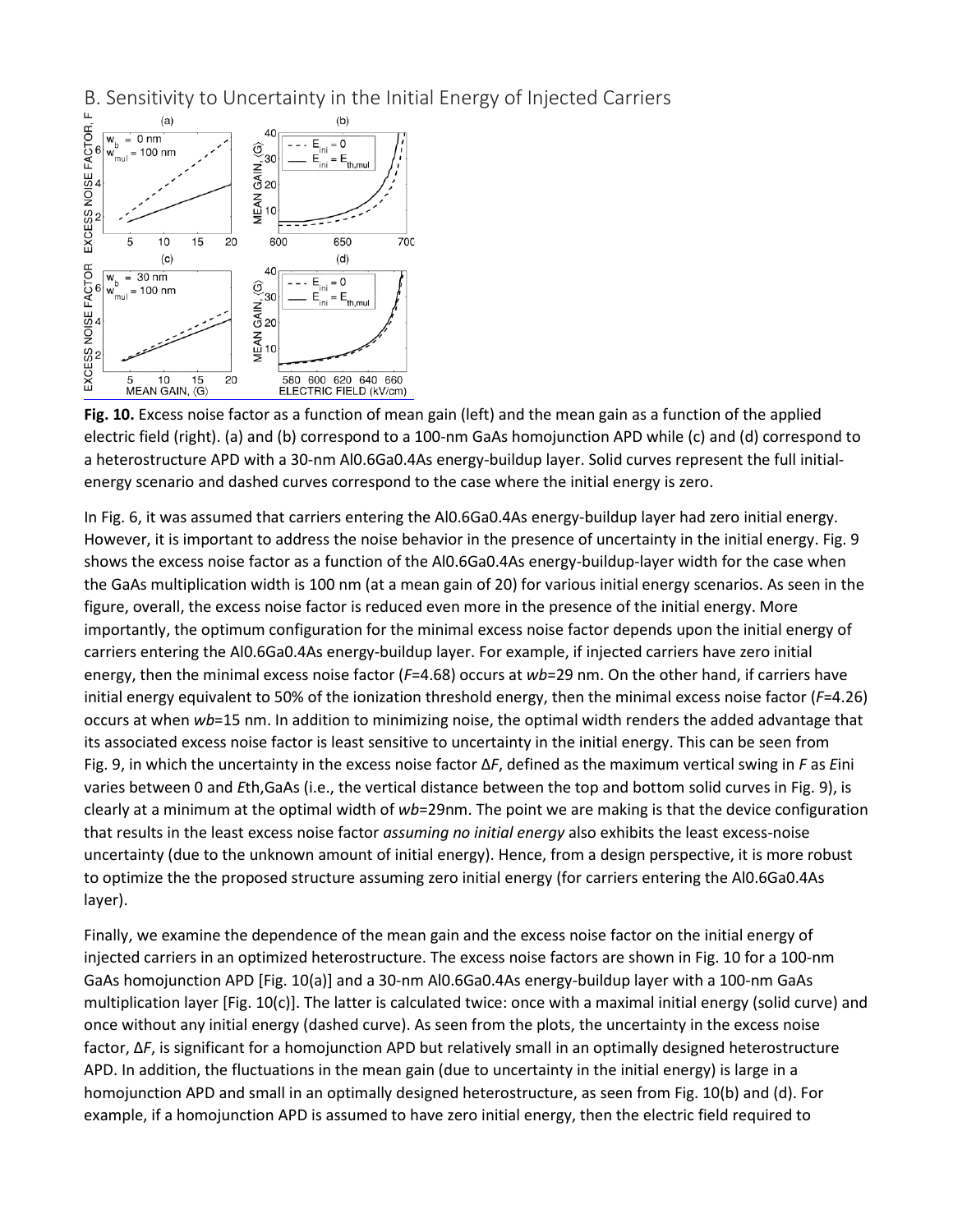produce a mean gain of 20 is approximately 690 kV/cm. However, due to uncertainty in the initial energy, the mean gain with the same electric field may increase to 30, resulting in a 50% mean-gain fluctuation. In contrast, this gain uncertainty in the optimally designed heterostructure APD is only 10%.

## SECTION IV. Conclusions

In this paper, we used the newly developed modified dead-space multiplication theory to optimize the design of APDs with two-layer heterostructure multiplication regions. The key mechanism exploited here is the initialenergy effect, which arises from the finite initial energy that carriers possess as they are injected into the multiplication region. This initial energy serves to reduce the first dead space in the avalanche process, which serves to enhance the probability of the first ionization being in the locality of the edge of the multiplication region. The initial-energy effect, or equivalently, the dead-space reduction in the first impact ionization of injected carriers, has been previously shown, both theoretically and experimentally, to reduce the excess noise factor below the limits customarily known for thin APDs.

To exploit this effect in a practical design, we proposed a two-layer Al0.6Ga0.4As–GaAs multiplication-region structure for which an intrinsic Al0.6Ga0.4As layer, called the energy-buildup layer, is used primarily to energize the injected carriers while the intrinsic GaAs layer is used to host the ionization events. In effect, the initialenergy mechanism is naturally brought about in the proposed heterostructure without requiring any initial energy for the carriers that are injected into the Al0.6Ga0.4As layer, a task which would be difficult to enforce in fabrication. It is shown that there is an optimum width of the energy-buildup layer for which the excess noise factor is minimized almost independently of the operational gain. Moreover, such a noise improvement, relative to a homostructure in the absence of the initial-energy effect, becomes more significant at high operational mean gains. Notably, the predicted noise reduction for the optimized structure is very close to that corresponding to the maximal initial-energy effect in homojunction APDs. Moreover, based on the noise reduction seen in this paper, it would be conceivable to consider devices with several stages of two-layer multiplication regions.

The analysis presented here used an idealized model for the dead-space effect for which carriers abruptly become capable of impact ionizing after traveling the field- and material-dependent (but otherwise deterministic) dead space. However, we caution the reader that some of these assumptions may not be very accurate under very high electric-field conditions. In a more realistic setting (especially for very thin structures where the operational electric fields are high), a soft-threshold ionization model should be used for which newly created carriers gradually attain their ionization capability [26]. Moreover, as the amount of energy that a carrier may assume immediately after ionization is random, the dead space itself may be random. The combination of these to nonidealized effects results in a free-path distance pdf that is deviant form the simplified shifted exponential function that we assume in the hard-threshold model. However, in this paper we chose to use the simplified hard-threshold dead-space model as a convenient approximation, which manages to capture the dead-space and initial-energy effects while keeping the mathematical complexity of the model at a minimum. Another approximation adopted here was to neglect the phonon scattering effect in the doped region preceding the energy-buildup layer where the initial energy is accumulated. In an earlier work, phonon losses were estimated and subtracted from the initial energy, which in turn caused a slight increase in the predicted excess noise factors [17].

#### ACKNOWLEDGMENT

The authors wish to thank Dr. J. P. R. David and Dr. G. J. Rees at the University of Sheffield (U.K.) for many valuable discussions and suggestions.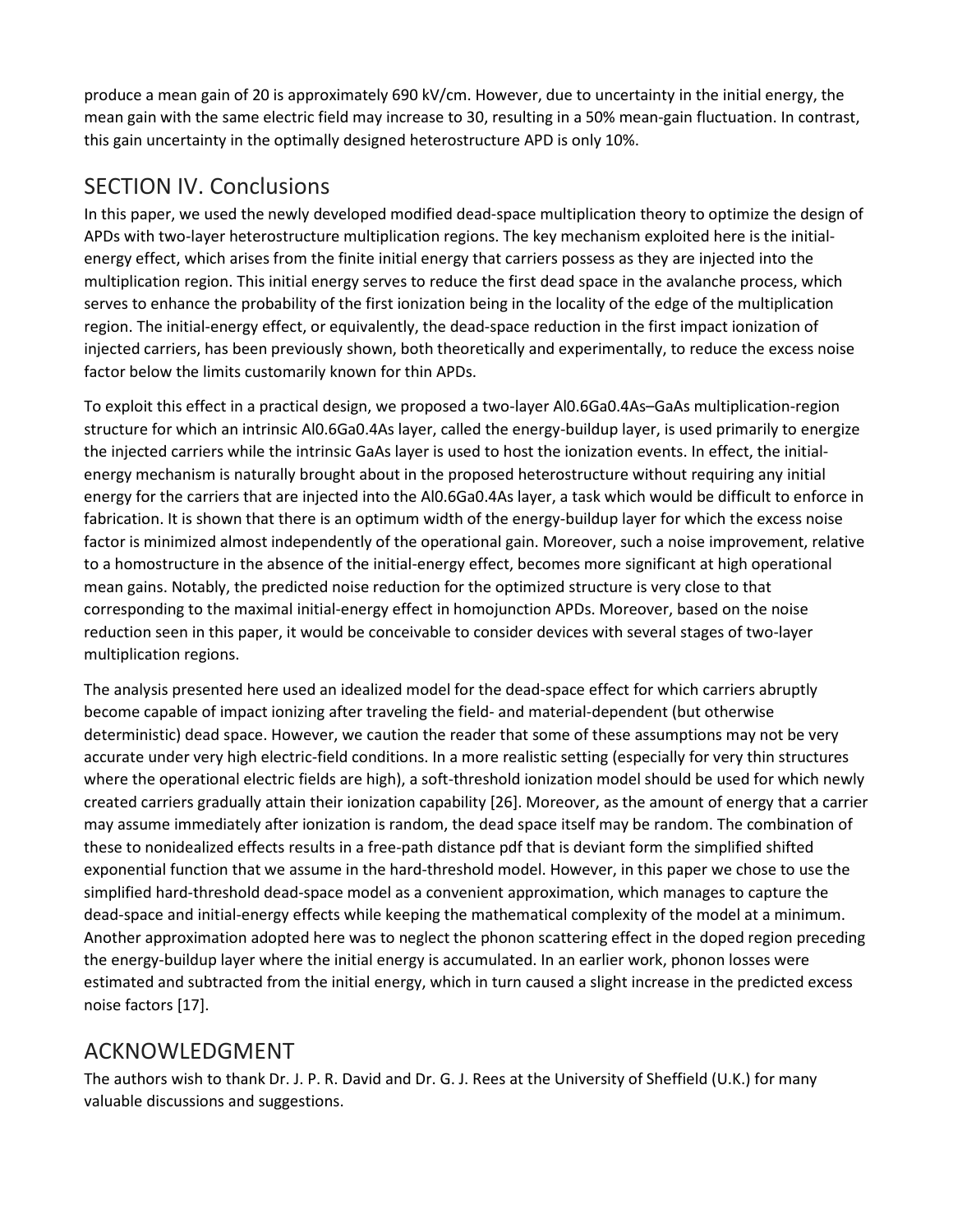#### References

- **1.** P. Yuan, S. Wang, X. Sun, X. G. Zheng, A. L. Holmes, Jr., J. C. Campbell, "Avalanche photodiodes with an impact-ionization-engineered multiplication region", *IEEE Photon. Technol. Lett.*, vol. 12, pp. 1370-1372, 2000.
- **2.** S. Wang, R. Sidhu, X. G. Zheng, X. Li, X. Sun, A. L. Holmes, Jr., J. C. Campbell, "Low-noise avalanche photodiodes with graded impact-ionization-engineered multiplication region", *IEEE Photon. Technol. Lett.*, vol. 13, pp. 1346-1348, 2001.
- **3.** B. E. A. Saleh, M. M. Hayat, M. C. Teich, "Effect of dead space on the excess noise factor and time response of avalanche photodiodes", *IEEE Trans. Electron Devices*, vol. 37, pp. 1976-1984, 1990.
- **4.** M. M. Hayat, B. E. A. Saleh, M. C. Teich, "Effect of dead space on gain and noise of double-carriermultiplication avalanche photodiodes", *IEEE Trans. Electron Devices*, vol. 39, pp. 546-552, 1992.
- **5.** M. M. Hayat, W. L. Sargeant, B. E. A. Saleh, "Effect of dead space on gain and noise in Si and GaAs avalanche photodiodes", *IEEE J. Quantum Electron.*, vol. 28, pp. 1360-1365, 1992.
- **6.** X. Li, X. Zheng, S. Wang, F. Ma, J. C. Campbell, " Calculation of gain and noise with dead space for GaAs and \\${rm Al}\_{x}{rm Ga}\_{1-x}{rm As}\\$ avalanche photodiode ", *IEEE Trans. Electron Devices*, vol. 49, pp. 1112-1117, July 2002.
- **7.** P. Yuan, C. C. Hansing, K. A. Anselm, C. V. Lenox, H. Nie, A. L. Holmes, Jr., B. G. Streetman, J. C. Campbell, "Impact ionization characteristics of III�V semiconductors for a wide range of multiplication region thicknesses", *IEEE J. Quantum Electron.*, vol. 36, pp. 198-204, 2000.
- **8.** M. A. Saleh, M. M. Hayat, P. Sotirelis, A. L. Holmes, Jr., J. C. Campbell, B. E. A. Saleh, M. C. Teich, "Impactionization and noise characteristics of thin IIIV avalanche photodiodes", IEEE Trans. Electron Devices, vol. 48, pp. 2722-2731, 2001.
- **9.** M. A. Saleh, M. M. Hayat, O.-H. Kwon, A. L. Holmes, Jr., J. C. Campbell, B. E. A. Saleh, M. C. Teich, "Breakdown voltage in thin IIIV avalanche photodiodes", Appl. Phys. Lett., vol. 79, pp. 4037-4039, 2001.
- **10.** M. A. Saleh, M. M. Hayat, B. E. A. Saleh, M. C. Teich, "Dead-space-based theory correctly predicts excess noise factor for thin GaAs and AlGaAs avalanche photodiodes", *IEEE Trans. Electron Devices*, vol. 47, pp. 625-633, 2000.
- **11.** P. Yuan, K. A. Anselm, C. Hu, H. Nie, C. Lenox, A. L. Holmes, Jr., B. G. Streetman, J. C. Campbell, R. J. McIntyre, "A new look at impact ionizationPart II: Gain and noise in short avalanche photodiodes", IEEE Trans. *Electron Devices*, vol. 46, pp. 1632-1639, 1999.
- **12.** K. F. Li, D. S. Ong, J. P. R. David, G. J. Rees, R. C. Tozer, P. N. Robson, R. Grey, " Avalanche multiplication noise characteristics in thin GaAs \\$p^{+}\\$ - \\$n^{+}\\$ diodes ", *IEEE Trans. Electron Devices*, vol. 45, pp. 2102-2107, 1998.
- **13.** D. S. Ong, K. F. Li, G. J. Rees, G. M. Dunn, J. P. R. David, P. N. Robson, " A Monte Carlo investigation of multiplication noise in thin \\$p^{+}\\$ -- \\$n^{+}\\$ GaAs avalanche photodiodes ", *IEEE Trans. Electron Devices*, vol. 45, pp. 1804-1810, 1998.
- **14.** S. A. Plimmer, J. P. R. David, R. Grey, G. J. Rees, " Avalanche multiplication in \\${rm Al}\_{x}{rm Ga}\_{1-x}{rm As}\\$ ( \\${x=0}\\$ to 0.60) ", *IEEE Trans. Elec. Dev.*, vol. 47, pp. 1089-1097, 2000.
- **15.** A. Spinelli, A. Pacelli, A. L. Lacaita, "Dead space approximation for impact ionization in silicon", *Appl. Phys. Lett.*, vol. 69, pp. 3707-3709, 1996.
- **16.** R. J. McIntyre, "A new look at impact ionization Part I: A theory of gain noise breakdown probability and frequency response", *IEEE Trans. Electron Devices*, vol. 46, pp. 1623-1631, 1999.
- **17.** M. M. Hayat, O.-H. Kwon, S. Wang, J. C. Campbell, B. E. A. Saleh, M. C. Teich, "Boundary effects on multiplication noise in thin theterostructure avalanche photodiodes", *IEEE Trans. Electron Devices*, vol. 49, pp. 2114-2123, Dec. 2002.